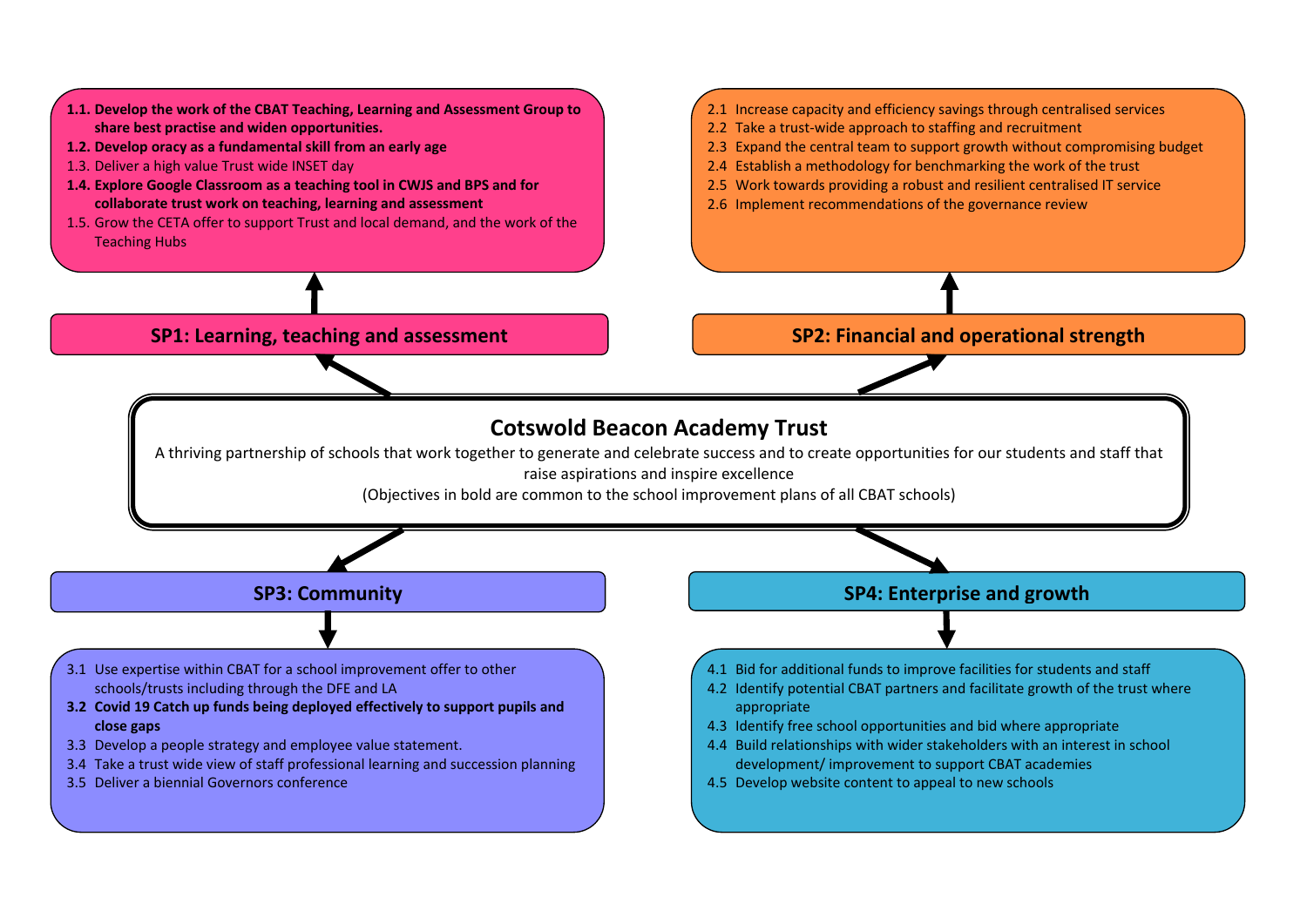|       |                                                                                                                                                                                                  |                              | SP1: Learning, teaching and assessment                                                                                                                                                                                                                                                                                                                              |                   |                                                                                             |                       |
|-------|--------------------------------------------------------------------------------------------------------------------------------------------------------------------------------------------------|------------------------------|---------------------------------------------------------------------------------------------------------------------------------------------------------------------------------------------------------------------------------------------------------------------------------------------------------------------------------------------------------------------|-------------------|---------------------------------------------------------------------------------------------|-----------------------|
| Lead  | <b>Action</b>                                                                                                                                                                                    | <b>Milestones</b>            | <b>Expected Outcomes</b>                                                                                                                                                                                                                                                                                                                                            | <b>Monitoring</b> | <b>Resources</b>                                                                            | <b>Evaluation/RAG</b> |
|       | 1.1 Develop the work of the CBAT Teaching, Learning and Assessment Group to share best practise and widen opportunities.                                                                         |                              |                                                                                                                                                                                                                                                                                                                                                                     |                   |                                                                                             |                       |
| EH/AK | • Develop collaboration in science including geology<br>project, perfume chemistry and extending the reach of<br>CWJS science award.                                                             | <b>July 2022</b><br>Nov 2022 | Joint planning of Science leading to the<br>development of a cohesive curriculum across<br>KS2 and KS3.<br>Sharing expertise through staff training<br>Delivery of workshops in all schools and<br>sharing resources such as labs to develop<br>practical work. Effective delivery of the'rocks'<br>project and help with ethe evolution section<br>of the syllabus | JD/CEO            | Time for Science<br>Leads<br>Resources for<br>practical work                                |                       |
| NL/HB | • Develop a primary outreach MFL offer including staff<br>training and a primary language day                                                                                                    | <b>July 2022</b><br>Nov 2022 | Leads for Languages work together to provide<br>materials for delivery of KS2 and KS3<br>Development of Spanish by Sixth Form<br>students attending school event. Primary<br>languages day to develop student knowledge<br>of different languages in preparation for<br>transition                                                                                  | JD/CEO            | Time for staff to<br>devise and deliver<br>training and<br>outreach worke                   |                       |
| LB/CJ | • Developing the impact of action research on pedagogy<br>across the trust                                                                                                                       | Ongoing                      | Projects and pedagogy from action research<br>shared across the trust<br>Principles and ways of delivery introduced<br>into the pedagogy across classrooms and<br>across whole school systems                                                                                                                                                                       | JD/CEO            | Time for sharing<br>projects - attending<br>framework sessions<br>and INSET                 |                       |
| AR/JD | • Developing vertical portfolio of exemplar pupil work to<br>support pupil, staff and parent transition expectations<br>regarding independence, academic level, and social<br>requirements       | <b>July 2022</b>             | Portfolio produced and shared with parents of<br>Year 6 students. Year 7 students<br>communicating with Year 6<br>Parents confident about the process and<br>expectations set for students                                                                                                                                                                          | JD/CEO            | Time to develop and<br>engage parents with<br>the material<br>Time for student to<br>liaise |                       |
| JD    | • A CBAT Teaching Framework describes a teaching<br>expectation for the Trust                                                                                                                    | Sept 2022                    | Aspirations and expectations clearly outlined<br>in a key document, used for induction,<br>evaluation and coaching.                                                                                                                                                                                                                                                 | JD/CEO            | Time to develop the<br>material and liaise<br>with partners                                 |                       |
| JD    | • Establish core subject leader groups to identify and<br>develop any common threads in curricula e.g oracy in<br>English (see 1.2 below)                                                        | Nov 2022                     | Developing transition beyond literacy and<br>numeracy. Allowing other subject specialists<br>to learn from each other and promote<br>continuity through teachmeets                                                                                                                                                                                                  | JD/CEO            | Teachmeet time<br>Learning walks to see<br>the impact of the<br>work                        |                       |
|       | 1.2 Develop oracy as a fundamental skill from an early age                                                                                                                                       |                              |                                                                                                                                                                                                                                                                                                                                                                     |                   |                                                                                             |                       |
| SM/CW | • Create networks across CBAT schools to develop oracy<br>activities                                                                                                                             | Dec 2022                     | Working party established. Training materials<br>developed across trust. Training delivered to<br>staff via recordings or live sessions. Evaluation<br>of outcomes and impact                                                                                                                                                                                       | JD/CEO            | Time to meet and<br>devise, deliver and<br>evaluate training<br>materials.                  |                       |
|       | 1.3 Deliver a high value Trust wide INSET day                                                                                                                                                    |                              |                                                                                                                                                                                                                                                                                                                                                                     |                   |                                                                                             |                       |
| JD    | • Joint inset delivered in academic year 2022/23 leading<br>the way for annual event.<br>• Content to be seen as high value and of relevance to all,<br>enhancing the work of individual schools | Dec 2022                     | Training delivered that will engage all schools<br>Opportunity to work with colleagues of<br>different schools within and beyond CBAT                                                                                                                                                                                                                               | JD/CEO            | Administrative<br>support, time to plan<br>and devise<br>programme                          |                       |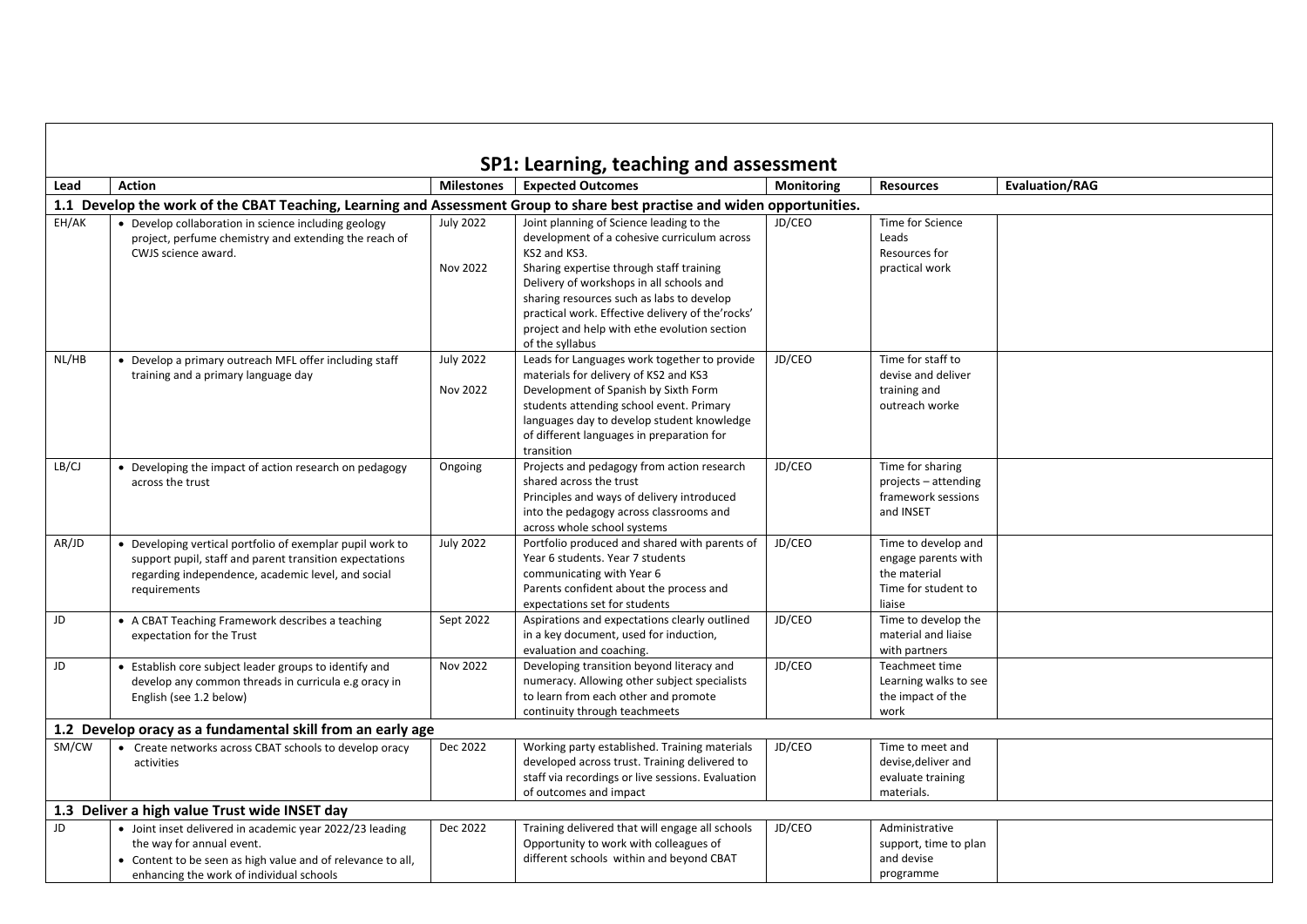|     |                                                                                                                                                                                                                                                                                   |                                  |                                                                                                                                                                                                                                                |        | Venue and catering                                                                  |  |  |  |  |
|-----|-----------------------------------------------------------------------------------------------------------------------------------------------------------------------------------------------------------------------------------------------------------------------------------|----------------------------------|------------------------------------------------------------------------------------------------------------------------------------------------------------------------------------------------------------------------------------------------|--------|-------------------------------------------------------------------------------------|--|--|--|--|
|     | 1.4 Explore Google Classroom as a teaching tool in CWJS and BPS and for collaborate trust work on teaching, learning and assessment                                                                                                                                               |                                  |                                                                                                                                                                                                                                                |        |                                                                                     |  |  |  |  |
| CEO | • Faciltate review of Google Classroom at MS with CWJS<br>and BPS - consider suitability for T&L<br>If suitable develop plan for staff training and roll out<br>Develop google access for leadership and staff teams to<br>enable collaboratve work.                              | Dec 2022<br>Dec 2023<br>Dec 2022 | Google Classroom being used by both schools<br>to support learning if suitable.<br>Collaborative trust wide work enabled<br>through Google Classroom                                                                                           | CEO    | Time: CEO, IT Team                                                                  |  |  |  |  |
|     | 1.5 Grow the CETA offer to support Trust and local demand, and the work of the Teaching Hubs                                                                                                                                                                                      |                                  |                                                                                                                                                                                                                                                |        |                                                                                     |  |  |  |  |
| JD  | • Develop a programme of CETA teachmeets with CBAT<br>school involvement<br>• Widen the reach of the CBAT primary ITT offer<br>Offer aspirant leaders programme to augment NPQs<br>• TA training activities to support staff across the trust<br>• Develop mental health training | July 2023                        | Improved collobaration of schools. Greater<br>work with Cheltenham Schools and beyond.<br>Practical courses to support leadership<br>opportunities. Mental Health training<br>provided for secondary and primary schools.<br>Upskilling of TAs | JD/CEO | Time, teaching<br>school co-ordinator,<br>structures in place<br>for developing ITT |  |  |  |  |

| SP2: Develop financial and operational strength                          |                                                                           |                   |                                             |                   |                   |                       |  |  |  |
|--------------------------------------------------------------------------|---------------------------------------------------------------------------|-------------------|---------------------------------------------|-------------------|-------------------|-----------------------|--|--|--|
| Lead                                                                     | <b>Action</b>                                                             | <b>Milestones</b> | <b>Expected Outcomes</b>                    | <b>Monitoring</b> | <b>Resources</b>  | <b>Evaluation/RAG</b> |  |  |  |
|                                                                          | 2.1 Increase capacity and efficiency savings through centralised services |                   |                                             |                   |                   |                       |  |  |  |
| CFOO/                                                                    | • Continuous review of model for centralised services                     | Ongoing           | Centralised services are developing in line | CEO/Trustees      | Time: CFOO, CEO   |                       |  |  |  |
| CEO                                                                      | building capacity where required as agreed by Trustees                    |                   | with Trust growth and are providing key     |                   |                   |                       |  |  |  |
|                                                                          | • Consider a range of centralised services, e.g., Hr,                     |                   | services                                    |                   |                   |                       |  |  |  |
|                                                                          | facilities appeals, SEF review, Gov support, critical review              |                   |                                             |                   |                   |                       |  |  |  |
|                                                                          | 2.2 Take a trust wide approach to staffing and recruitment                |                   |                                             |                   |                   |                       |  |  |  |
| CEO/                                                                     | • For each appointment made at CBAT schools consider                      | Ongoing           | Appointments are made considering any       | CEO/CFOO/Trust    | Time: CFOO, CEO   |                       |  |  |  |
| <b>CFOO</b>                                                              | economies of scale and the wider needs of the trust                       |                   | opportunities for the trust                 | ees               | HR traded service |                       |  |  |  |
|                                                                          | 2.3 Establish a methodology for benchmarking the work of the trust        |                   |                                             |                   |                   |                       |  |  |  |
| <b>CFOO</b>                                                              | Review benchmarking tools available to Trust and agree                    | Dec 2022          | Trustees and HT's able to use benchmarking  | CEO/CFOO/Trust    | Time; CFOO, TFM   |                       |  |  |  |
|                                                                          | reporting schedule to Trustees                                            |                   | data to inform strategic decisions of Trust | ees               |                   |                       |  |  |  |
| 2.4 Work towards providing a robust and resilient centralised IT service |                                                                           |                   |                                             |                   |                   |                       |  |  |  |
| <b>CFOO</b>                                                              | Develop staffing and resources                                            | Aug 2022          | Centralised IT support is established and   | CEO/Trustees      | Time: CFOO        |                       |  |  |  |
|                                                                          | Develop IT service level agreements for the schools                       | Jan 2023          | provided a good service to CBAT schools.    |                   | Costs to create   |                       |  |  |  |
|                                                                          | Create a trust wide IT development plan linked to budget                  | July 2023         |                                             |                   | capacity          |                       |  |  |  |
| 2.5 Implement recommendations of the governance review                   |                                                                           |                   |                                             |                   |                   |                       |  |  |  |
| <b>CEO</b>                                                               | • Work towards implementing agreed recommendation                         | <b>July 2024</b>  | Improved governance                         | Trustees          | Time: CEO         |                       |  |  |  |
|                                                                          | form governance review                                                    |                   |                                             |                   |                   |                       |  |  |  |

| <b>SP3: Community</b>                                                                                                 |                                                               |                   |                                                 |                   |                  |                       |  |
|-----------------------------------------------------------------------------------------------------------------------|---------------------------------------------------------------|-------------------|-------------------------------------------------|-------------------|------------------|-----------------------|--|
| Lead                                                                                                                  | <b>Action</b>                                                 | <b>Milestones</b> | <b>Expected Outcomes</b>                        | <b>Monitoring</b> | <b>Resources</b> | <b>Evaluation/RAG</b> |  |
| 3.1 Use expertise within CBAT for a school improvement offer to other schools/trusts including through the DFE and LA |                                                               |                   |                                                 |                   |                  |                       |  |
| CEO                                                                                                                   | Work with the LA to support school improvement delivery       | Ongoing           | Trust expertise is being used effectively for a | Trustees          | Time: CEO, HTs   |                       |  |
|                                                                                                                       | Continue to support the DfE TSI programme                     |                   | wide range of internal and external school      |                   |                  |                       |  |
|                                                                                                                       | • Identify skills within schools and deploy to school support |                   | and Trust support                               |                   |                  |                       |  |
| 3.2 Covid 19 Catch up funds being deployed effectively to support pupils and close gaps                               |                                                               |                   |                                                 |                   |                  |                       |  |
| HTs/                                                                                                                  | Ensure that plans for deployment of catch-up finds are        | Ongoing and       | Students feel well supported and Covid gaps     | CEO               | Time: CEO        |                       |  |